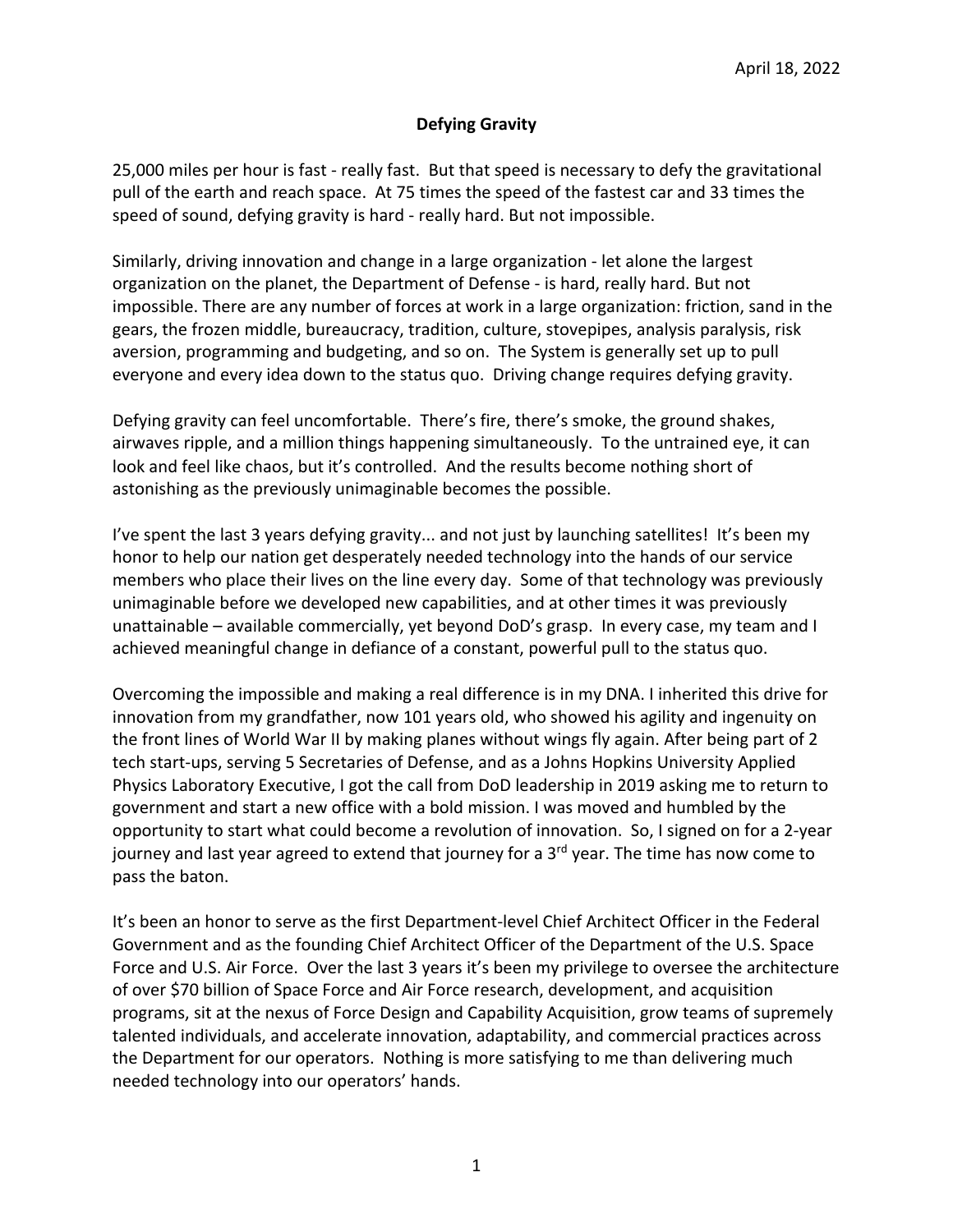All this seemed impossible, however, when I arrived on Day 1. Not unsurprisingly to anyone who has worked for or with the Government before, I arrived to find no budget, no authority, no alignment of vision, no people, no computers, no networks, a leaky ceiling, even a broken curtain. You get the picture. Sadly, I was probably better off than most who show up to serve. I at least wasn't surprised; I'd been here before. Intentions and aspirations often masquerade as reality. So, on top of solving extensive technology problems across the Department, it was clear that I'd also have to overcome a number of institutional problems, both for the team and coalition I would build and for the Space Force and Air Force as a whole. Ironically as I'm writing this, I received notification that the phone lines are down at the Pentagon IT help desk. Phone lines are down? It's 2022, folks.

Some have asked what my playbook for success has been over these last 3 years. I've been a bit coy on that because I knew that if I revealed the plays ahead of time, the bureaucratic forces of nature would be energized to reject the potential of innovation at every turn. But I believe in passing the baton. So, as I move on to new adventures, I leave you with my Four Key Steps to defying gravity in DoD – and examples of how I applied each - to fight the beast of bureaucracy. The steps aren't necessarily earth-shattering, but the execution and impact of them are: 1) Shock the System, 2) Flip the Acquisition Script, 3) Just Deliver Already, and 4) Slay the Valley of Death and Scale.

## **Step 1: Shock the System**

## *Resuscitating the World's Largest Bureaucracy with Silicon Valley Mentality and Capability*

A Congressional Staff Member once told me: "You're like the SpaceX of DoD." By the time the Government manages to produce something, it's too often obsolete; no business would ever survive this way, nor should it. Following a commercial approach, just like SpaceX, allowed me to accomplish a number of "firsts" in DoD in under 2 years; some unclassified examples include:

- First dramatic reduction in kill chain timelines for a critical defense mission, from 16 minutes to 16 seconds.
- First shoot-down of a cruise missile by a ground-based gun, using a new lower cost ground-based hypervelocity projectile in concert with 5G networks and AI.
- First seamless integration of data from 10 commercial satellite companies, creating insights as if one integrated commercial constellation.
- First secure, low probability of intercept communications capability for our 2 premier 5<sup>th</sup> generation fighters (F-22 and F-35), solving a decades-old embarrassing interoperability black-eye that they couldn't directly talk to each other in their native languages.
- First use of proliferated low earth orbit (LEO) commercial satellite communications (SATCOM) into a DoD-wide operational experiment with secure, classified data.
- First deployment (outside the Special Operations Community) of Artificial Intelligence algorithms into military operational tool chains in Europe and U.S. Cyber Command.
- First and largest joint force experiment that directly catalyzed the #1 DoD modernization prioritization, Joint All-Domain Command and Control (JADC2); with 70 commercial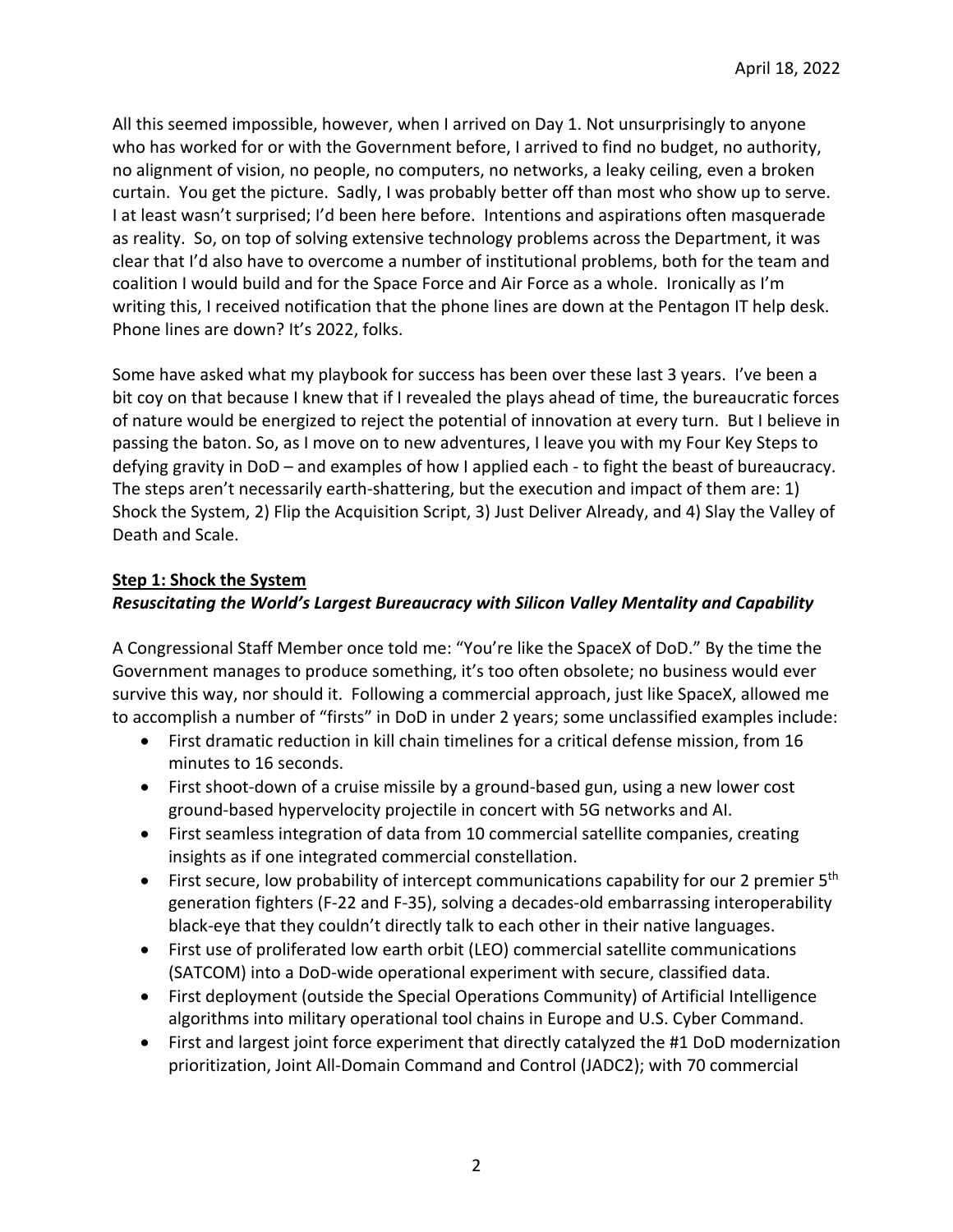teams, 65 government units, 40 types of platforms, 30 geographic locations, 6 Services, 4 national test ranges, and 2 Combatant Commanders.

- First employment of U.S. Space Command as the supported Commander (rather than supporting) in a joint exercise, proactively preparing the military for the changing landscape in space which sadly has proven prescient in recent events: Russia's antisatellite test in 2021 and jamming during their unprovoked invasion of Ukraine in 2022.
- First autonomous cross-cuing algorithm that automated tasking directly across sensors in space, in the air, and on the ground.
- First development and employment of commercial cloud hosted software for operational and tactical Command and Control of a complex multi-domain fight.
- First integration of 4 Combatant Commanders across the globe into a single Common Operating Picture.
- First transformation of an airborne tanker from a single mission platform into a triplethreat platform: refueler, communications relay and translation node, and airborne edge battle management center –a 3x potential return on investment.
- First real-time DoD Command and Control of a commercial launch to replenish satellites in space.
- First scaled, secure deployment of Enterprise Zero Trust for mobile computing that enabled 1000s of employees to safely conduct classified work – while on the move - in locations around the globe.
- First integration of interoperable communications and employment of autonomous air vehicles alongside fighters, leading to the Next Generation Air Dominance (NGAD) family of systems concept.
- First collaborative continuous Authority-to-Operative DevSecOps software development environment in DoD, the All-Domain Common Environment, in partnership with the DAF Chief Software Officer and Cyber Authorizing Official.
- First deployment and fielding of operational SpaceX Starlink communications for secure, classified communications on the edge and on the move.

## **Step 2: Flip the Acquisition Script**

# *Building a New DoD Acquisition Operating System: Forget Reforming, We Need Reformatting*

I naively thought that resuscitating DoD with innovation and speed, solving decades-old unsolvable problems, and getting the warfighter tech they needed and loved would be enough. If I could just show that "it really can be done" and get enough operators and acquisition professionals energized and focused, then the rest of The System would fall into place. However, gravity is a powerful force; structural change is required. There have been many attempts at reforming DoD, and every Administration brings good ideas that improve the margins. However, to borrow an analogy from the Personal Computer world, DoD suffers from an acquisition "blue screen of death" that requires more of a repair of the proverbial DoD hard drive, not simply a rebooting. Here are a few structural changes that I made over the last 3 years. These only begin to flip the script. Much more must be done if DoD is going to regrow its thinning technological edge.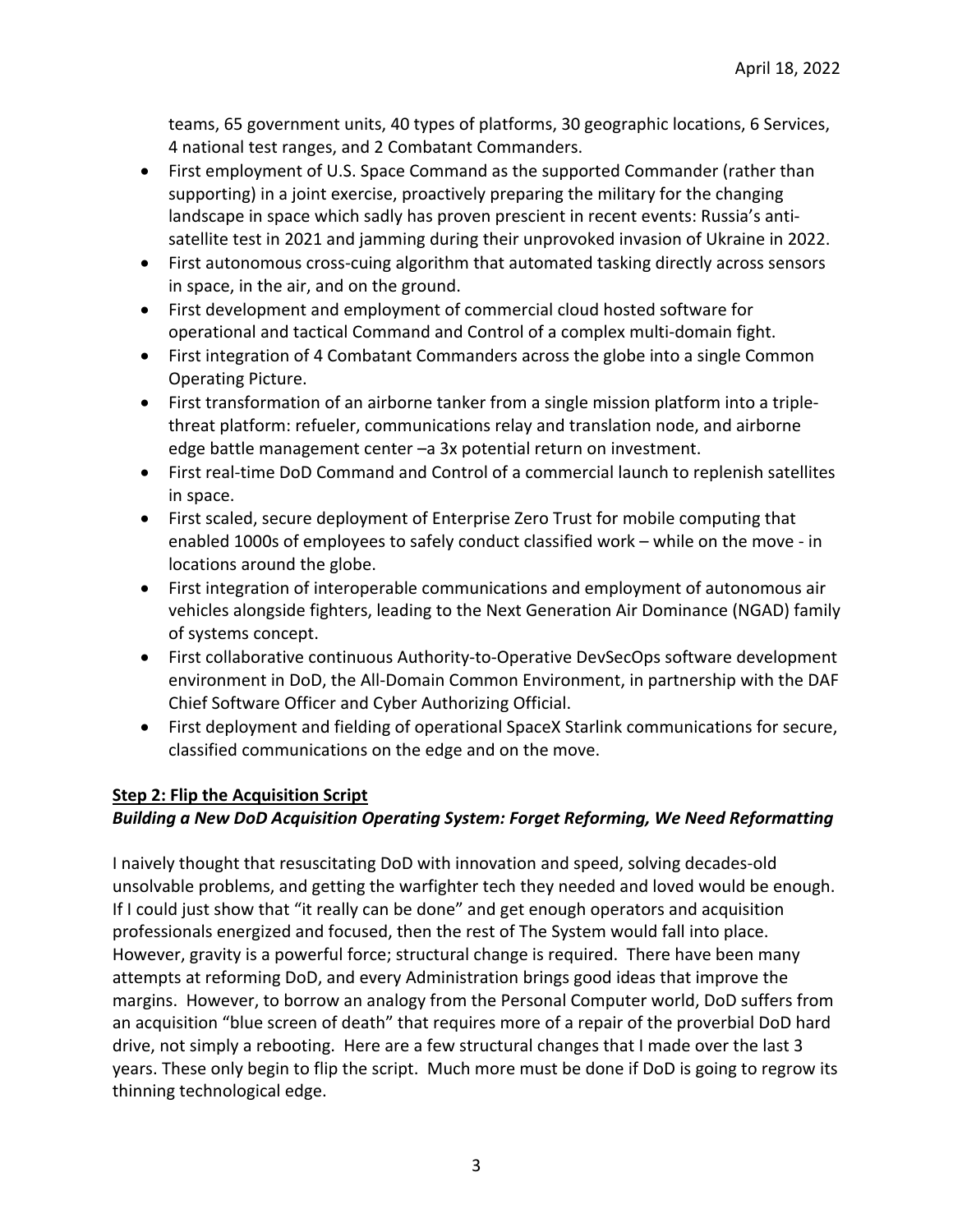- **Commercial First**. DoD loves to build things from scratch. This makes sense if there's no commercial market. But if a commercial technology is available that could meet the need, why reinvent the wheel and risk delays or even failure? Pushing the system to flip this mentality and go commercial first meant I integrated capability faster and rode the wave of massive commercial investment, commercial "modernization," and lower costs due to amortization. I've achieved significant gains the last 3 years by flipping this equation, and if others do the same, this is one of the largest relatively untapped levers of our time.
- **Enterprise Contracting**. I created a macro enterprise Joint All-Domain Command and Control (JADC2) contract approach with 130+ companies and counting, broad scope, and a ceiling of \$1 billion each, allowing rapid, flexible task awards – slashing months off award timelines, baking in contract agility more closely aligned to the speed of technology and learning, and avoiding countless wasted efforts that would normally have been spent on 100s of siloed contracts. If leveraged effectively, this will have a massive impact on DoD's ability to move at speed and scale.
- **Product Focus.** I developed 2 new (for government) roles, Product Lead and Product Portfolio Lead. Normally our programs are run by highly talented Program Managers or "Materiel Leaders" that are trained to laser in on the acquisition process and critical elements like cost, schedule, and performance. Missing was a Product Lead with the operational (customer) and technical (developer) understanding who wakes up every morning ready to make the product even better. The Product Portfolio Lead does the same thing for an ecosystem of capabilities and sets up new pipelines of Research and Development or new commercial partnerships to prepare the next version of a Product or a new Product altogether. The result is a proper ordering: Outcome moves to the foreground and Process to the background as a critical enabler.
- **Finding Talent.** Typically, the government assigns new programs based on organizational titles. If the talent is there then this works, but that's not always the case. As we acquire more families of systems and less single systems, this is increasingly an issue. I created a better approach. When I had a problem with no clear fit for the solution, I ran a "contest" open to everyone in the Department where they would present how they would solve specific operational and technical problems. This contest was open to acquisition and research professionals as well as operators from the Commands. Tactically, I got some amazing ideas from the process, but the real motivation was to find talent trapped in the woodwork that could be matrixed into "virtual program offices." It was highly successful. Now the approach needs to scale.
- **Leveraged Investment**. I helped flip the thinking from simply acquiring widgets to investing in outcomes. An investment approach means that you can directly buy or build systems toward your investment thesis, but you can also leverage your resources to get outside capital for even greater return. Leveraging someone else's money is not a new idea, even in government. But it was a new idea to leverage private and venture capital. When I helped the Assistant Secretary stand up what has become AFWERX, AFVentures, and SPACEWERX, we achieved 5x or more investment for every dollar we put in. Not only is this financially game-changing it also means we are strengthening our fragile innovation base.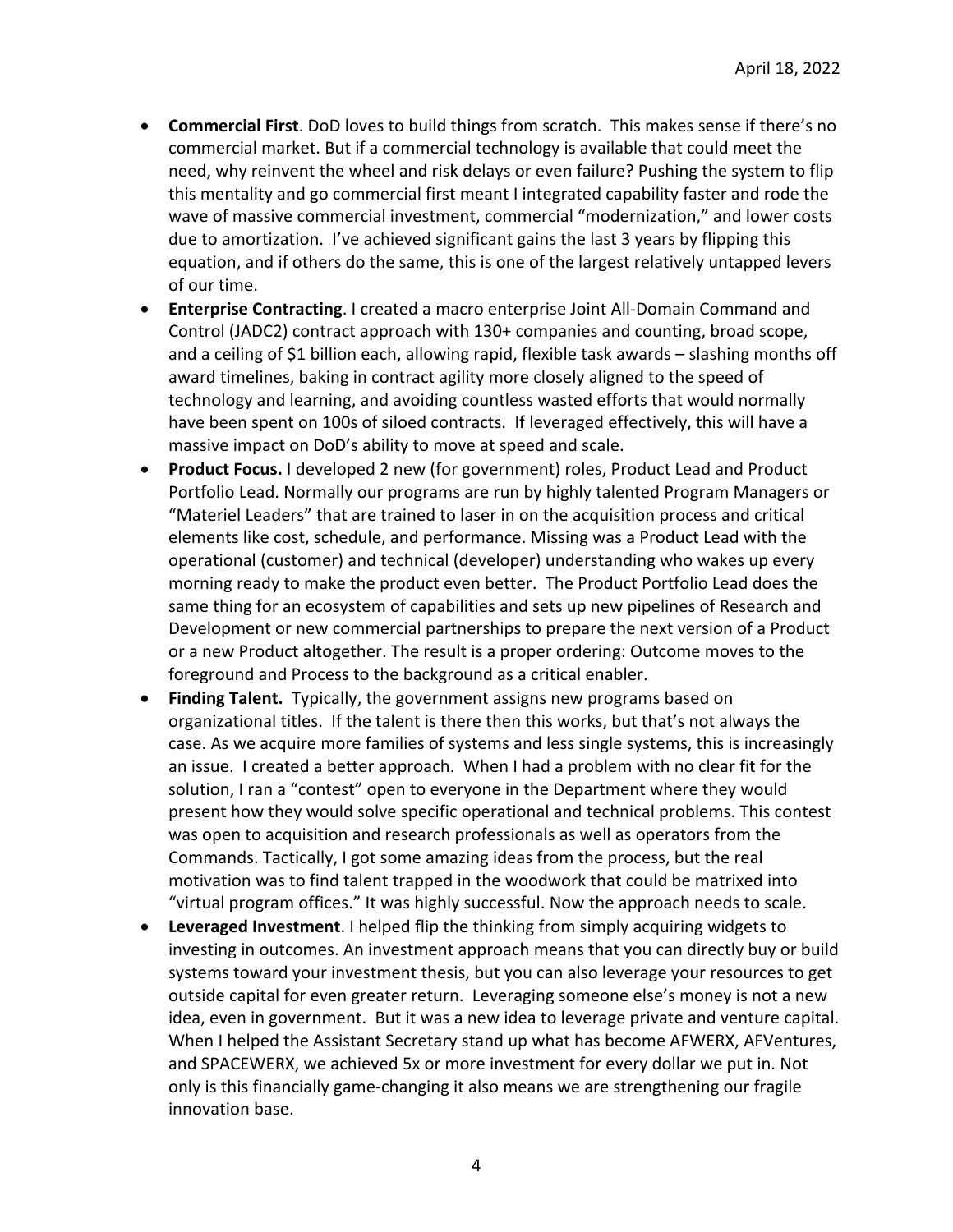• **Relentless Focus.** Too often it takes a crisis to move the mountain of large bureaucracies. When there's a crisis we focus, set aside differences, have a common goal, cut out the noise, have time urgency, etc. When there's a crisis we have a window of innovation, but what about when there's not a crisis? To focus the bureaucracy and large numbers of commercial partners on iterative development and delivery at scale and speed, I created a new concept - large-scale experiments led by a Combatant Commander with complex operations conducted at a fixed, stressing cadence that required constant delivery and drive. Every military and commercial team pushed hard, and every bureaucratic obstacle or red tape became a target to knock down because everyone knew the eyes of all the Department of Defense would be watching the execution and seeing bold bets and creative approaches. No one wanted to fail because they weren't prepared or they weren't leaning forward. Instead, everyone was motivated by a common goal, noise was cut out, and time was of the essence, and we defied gravity, achieving breakthrough after breakthrough. This strategy alone accounted for more progress and innovation breakthroughs in 1 year than has happened in a long time. If DoD adopts and scales this approach, watch and be amazed at what can happen.

## **Step 3: Just Deliver Already** *Fielding Increasingly Capable Solutions Now, Not Failed or Irrelevant Programs Later*

Once I had extensive pipelines into a broad commercial innovation base (Step 1) of demonstrated technology and new structural approaches (Step 2) in place, I needed to show how to quickly procure and field authorized and operationally-ready capabilities that could evolve as technology and adversaries progress – and break the mold of the 10+ year acquisition horizon that gravity pulls everyone toward. The following are a few examples.

- **Global Pandemic Emergency.** As DoD surged to support the national response to COVID-19 with medical professionals, the situation on the ground at COVID hot spots was changing so rapidly that the traditional approach of phone calls, echelon unit reporting, and powerpoint was too slow to keep up. The uncertainty also created health risks for our troops on the ground without the ability to track each individual and the state of who was being treated and their own personal protective gear. The government also found itself in reactive mode against the virus' spread and desperately needed to be proactive to save lives. So, in partnership with U.S. Northern Command I worked to deploy mobile devices for the first time to all our personnel on the front lines of the COVID fight and pushed software over-the-air to aggregate data from commercial sources as well as multiple government agencies. Ultimately, we built perhaps the most comprehensive data environment in the country at the time. This kept our forces safe and ready and enabled real-time reporting, but we also leveraged that data to develop Artificial Intelligence algorithms to judge where new "hotspots" might occur to preposition forces to augment hospitals. And, we did this in under 60 days, not years.
- **The Future of Work**. When COVID-19 hit and much of the national security community became paralyzed without the ability to perform daily functions from home, I didn't skip a beat nor wait for direction. I pulled a team together across the globe and across DoD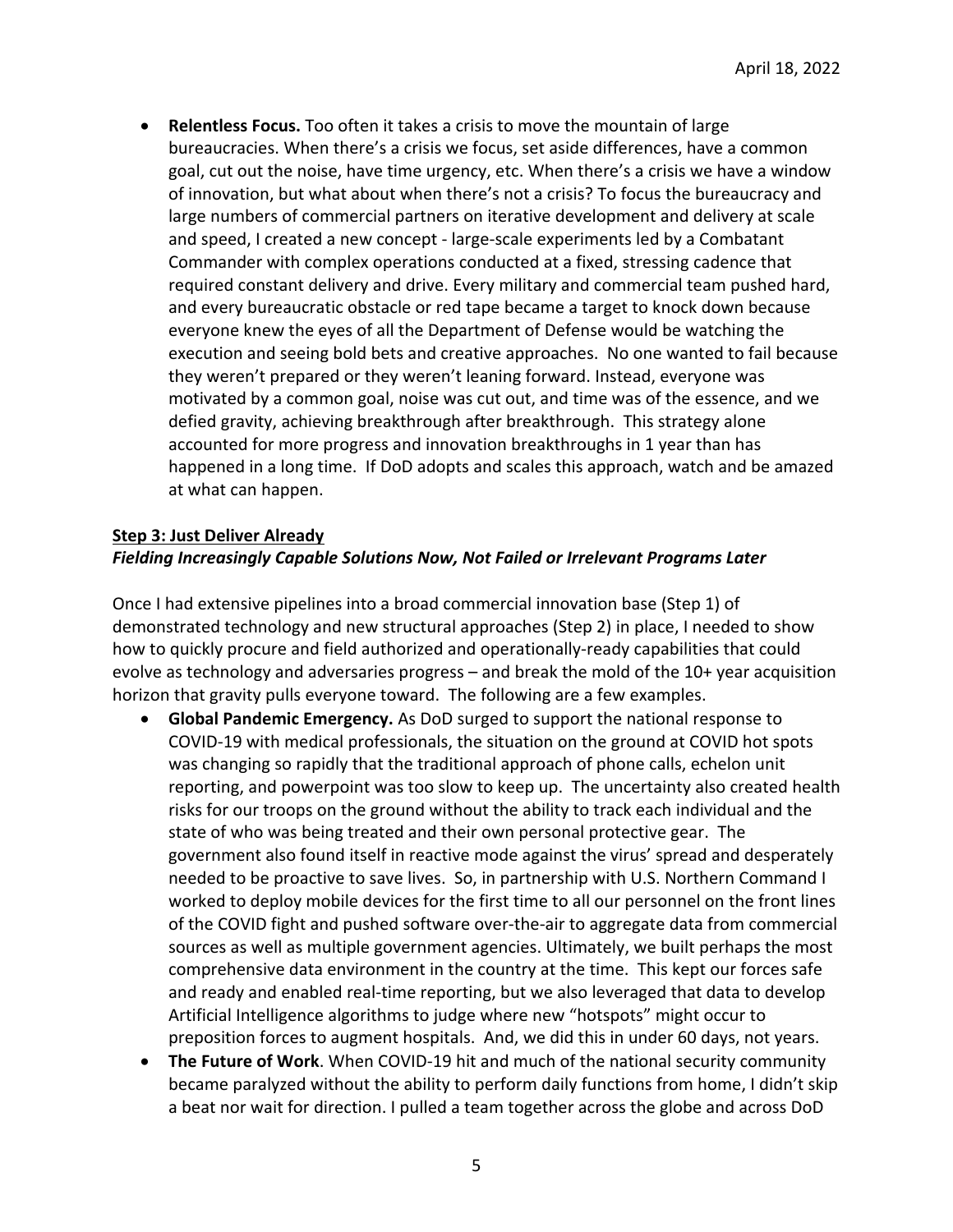as well as in industry to develop, accredit, and deploy the first Zero Trust, secure, scalable solution to enable the workforce to perform classified operations and processing from anywhere (even on the move!) over commercial pathways like cellular and WIFI with as much capability as in the office. I led the team to accomplish this in just four weeks, not years, and scaled to 1000s of sustained users and now multiple data centers across the globe

• **Distributed Basing and Agile Combat Employment.** When Russia invaded Ukraine this year, public reporting stated Russian forces almost immediately lost their ability to communicate securely, forcing them to choose to either call on open lines or stop talking altogether. The U.S. must not place our forces in the same predicament. We have to operate on the edge in disrupted and disadvantaged locations, yet our capabilities are too low rate, fragile, and tied to fixed locations that are vulnerable to attacks. Instead, we need mobile, global, resilient, reliable communications that securely provide voice, video, and data as needed over a software-defined cyber-secure network. So, I built an architecture called the Integrated Warfighting Network (IWN) Edge Connect, that solves these problems. IWN Edge Connect Tranche 1 is on track to for delivery to Indo-Pacific Command this summer - in 6 months, not years – with an immediate path to scale across the entire Space Force and Air Force and integrate all Space, Airborne, and Terrestrial transport into a ubiquitous all-domain fabric.

### **Step 4: Slay the Valley of Death and Scale**

### *Incubating Mission-Driven Programs that Create Pathways to Transition Technologies at Scale*

One might think fielding needed technology is enough, but in DoD to have impact at scale under current policies and authorities, you must reshape "Big A Acquisition" and move technology, even fielded technology, across the so-called "valley of death" into what DoD calls programs. So, I fostered cross-cutting approaches that enabled scale and efficiency and incubated ideas into programs, securing billion-dollar budgets and buy-in across DoD, the White House, and Congress. Along the path to the following "wins," I and my team suffered many bureaucratic battle scars, but we defeated gravity and that means our warfighters won.

- **Open Architecture.** I created the first Department-level Space Force and Air Force integrated architecture. Previously, there had been no Department- or Service-wide technical architecture nor technical plan for how platforms could and should work together as an integrated ecosystem. I found that absence scary. After all, we certainly don't want to wait until we're in combat to find out how things work together when it's too late. The paradigm shift to an Open and Integrated Architecture allows platforms to be increasingly interoperable and internally modular and adaptable and inherently designed to scale up more quickly.
- **Open Standards**. I reversed the long government tradition of developing DoD-unique interfaces without common standards, and instead required in priority: (1) commercial standards that allow flexibility, adaptability, and faster adoption of capabilities; (2) Government Open Standards or modified standards; (3) development of new Government Standards that benefit the enterprise; (4) unique solutions. This change is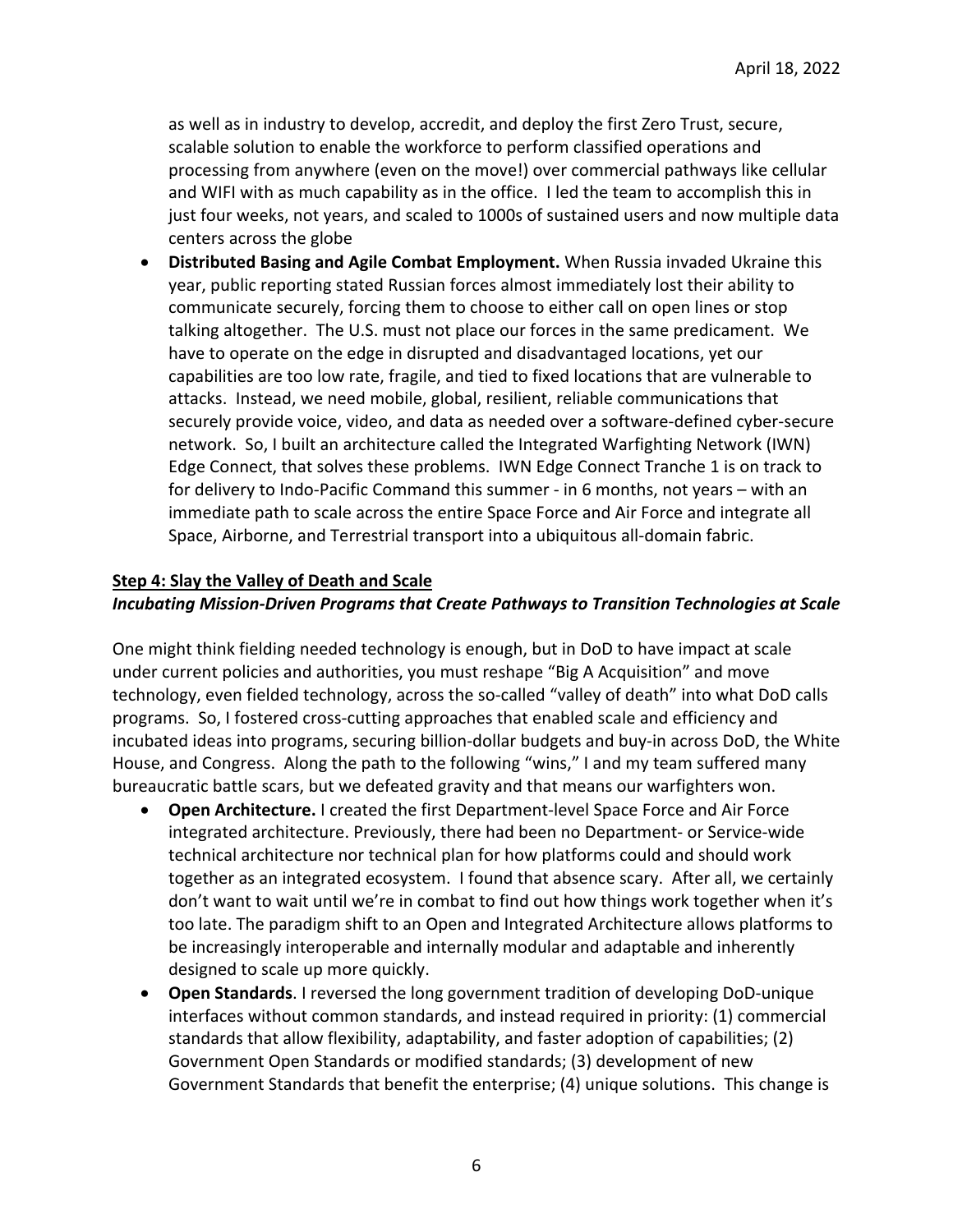essential to keep and/or reclaim America's technology edge. It's common sense yet feels more like a tectonic shift in DoD to simply leverage what's out there.

- **Space.** I propelled increasing recognition and investments in space, leveraging key insights learned when I co-led a National Space Exercise for the Vice President of the United States and Cabinet Secretaries on the future challenges and opportunities that were at our doorstep in light of the growing nexus of national security, civil, and commercial space capabilities. These insights, on top of technical analysis and architectural opportunities, helped push our space investments up by 40% this coming year, from \$18B to \$25B in order to begin to scale-up the potential of space. It's a start, but not enough.
- **Next Generation Air Dominance (NGAD):** I helped the Assistant Secretary of the Air Force transform the NGAD strategy from simply buying yet-a-new-fighter jet into an Open Architecture approach that can enable technology adaptability over time as well as the opportunity for the pilot to act as quarterback of a team of autonomous aircraft. If done right, this family of systems enabled by communications, autonomy, and AI would bring a dramatic and necessary paradigm shift to air combat – just like the shift I led in Long Range Strike when I started the B-21 program and its Family of Systems for Secretary of Defense Bob Gates. This approach is moving the Department from buying another program to investing in an integrated portfolio.
- **Joint All-Domain Command Control (JADC2) and Advanced Battle Management System (ABMS)**: I co-founded the JADC2 concept and incubated ABMS from an initial idea to a \$4 billion program in under 12 months, with exponential increases in annual resources but without the multi-year delay that plagues every other new program. I and my team delivered and transitioned numerous operational warfighting capabilities from the commercial and national security sectors. I drove focus, speed, and fielding through Operational Commander-led experiments that pushed more technology into the defense ecosystem faster than any other recent approach. I worked with the Assistant Secretary for Acquisition to transition to a long-term approach by setting up a Program Executive Office to execute ABMS at scale when most programs would only be halfway through an analysis phase in that same amount of time. My JADC2 Architecture continues to drive development of capabilities across DoD in technology areas such as: (1) Connectivity and Communications, (2) Secure Processing and Digital Infrastructure, (3) Data Orchestration and Streaming, (4) DevSecOps and Artificial Intelligence, and (5) Sensor and Weapon Integration. This architecture quickly became the basis of the U.S. Army's approach to JADC2 and later the Department of Defense JADC2 Architecture.
- **Commercial Scale**. Over the last 3 years I made significant progress in partnering with start-ups and venture firms, onboarding 100s of companies that wanted to contribute to national security; many never had before. This is great news; however, a word of caution. To ensure these successes don't die on the vine, DoD has to remember that all the "WERX" initiatives across DoD are built on a promise of trust that there's actually something of consequence at the end of the rainbow other than just more innovation initiatives. I believe if DoD gets this one wrong and loses the heart of America's booming innovation base, it will result in some of the most devastating long-term strategic consequences we've seen in a long time.